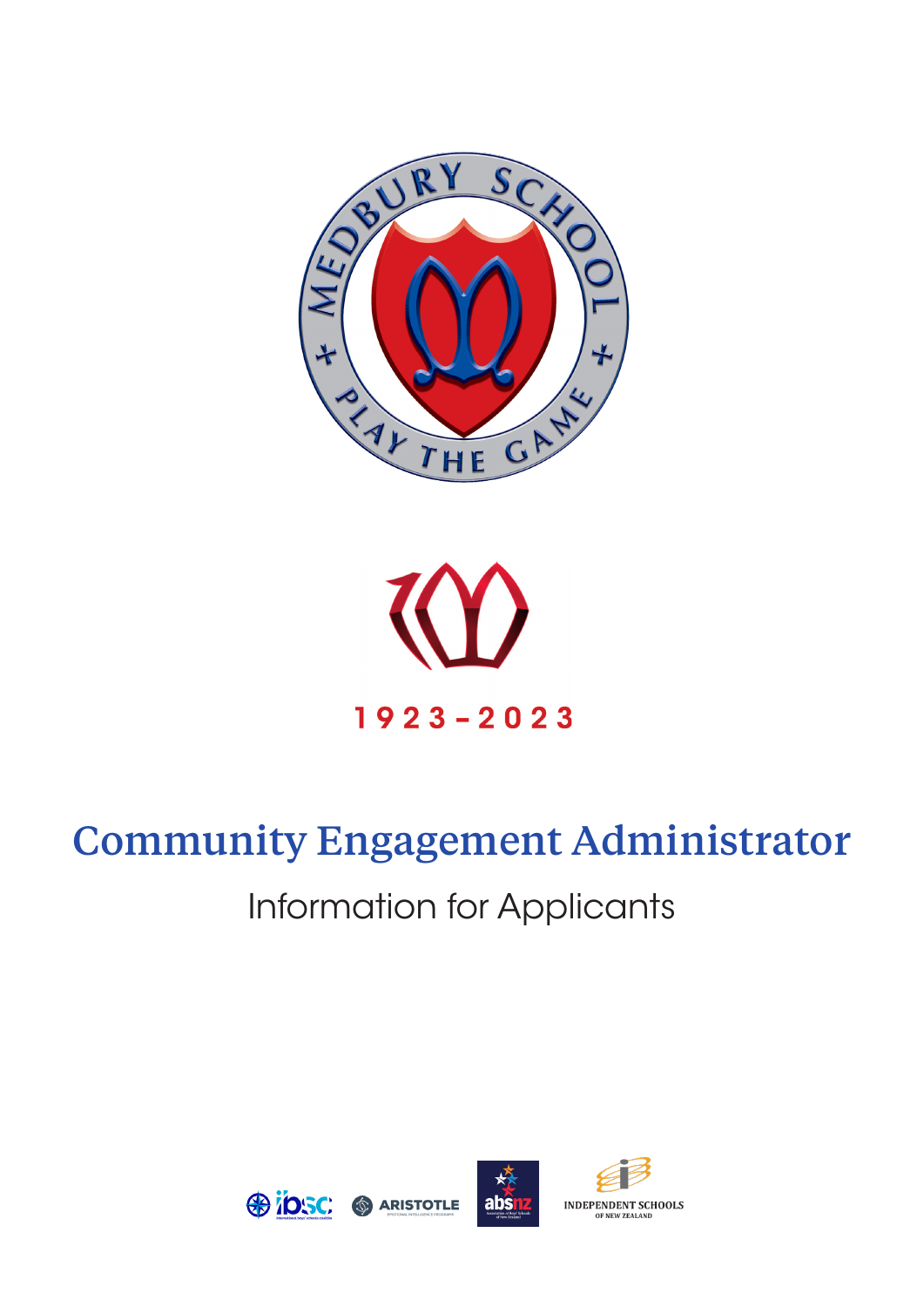

## Key information



Position Title: Community Engagement Administrator Closing Date: Friday 27 May 2022

## How to apply

All applications should be submitted via email to rachelle.mathews@medbury.school.nz

Applications should include:

- 1. A letter of application addressed to the Acting Headmaster, Mr Warren Durant.
- 2. Current resume outlining your career history.
- 3. Contact details of at least three professional referees.

The successful applicant will be subject to employment screening, which will include:

- 1. Reference checking and verification of employment history.
- 2. Police vetting check.

The School is committed to providing a safe environment for all students and staff. Applicants must be committed to the values of our child-safe environment.

## **Questions**

Initial enquiries can be directed to the Advancement Manager on 03 351 6169 or victoria.tait@medbury.school.nz. Information for applicants can be found on the Vacancies page of the School's website: medbury.school.nz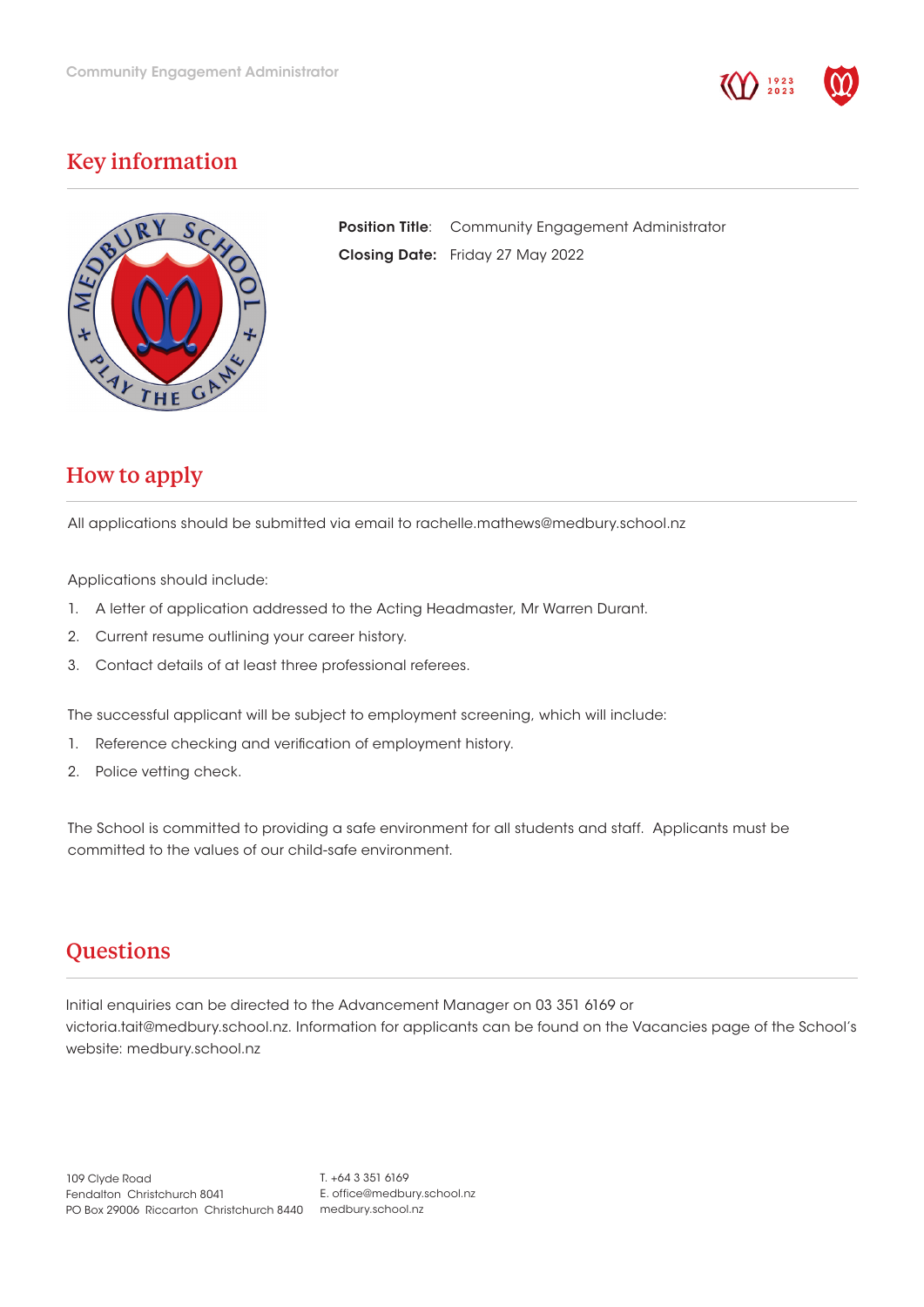

## Position Details

| <b>Position Title:</b>                       | Community Engagement Administrator                                                            |
|----------------------------------------------|-----------------------------------------------------------------------------------------------|
| <b>Employment Type:</b>                      | Part Time (30 hours per week during term time), Fixed Term (12 months),<br>Salaried Position. |
| Location:                                    | Medbury School, Clyde Road, Ilam                                                              |
| Group:                                       | Marketing/Advancement                                                                         |
| Responsible to:                              | Manager of Advancement                                                                        |
| <b>Key Functional Working Relationships:</b> |                                                                                               |

 Manager of Advancement Marketing and Communications Manager Senior Leadership Team

#### Primary Purpose of the Position:

The Community Engagement Administrator role will be part of our Advancement and Communications team, working across digital, social media, marketing, archives, fundraising, events and alumni.

You will:

- Be responsible for co-ordinating the administration requirements of the Advancement Office, including importing data to our CRM (PC Schools) as well as maintaining our donor database (Potentiality).
- Assist in facilitating the delivery of the Centenary events including, working with external suppliers, creating detailed event plans and run sheets, ticketing and communication.
- Assist in implementing a social media strategy to enhance engagement leading up to our Centenary celebrations for both School and alumni.
- Assist in all communications sent to the wider Medbury community in regard to philanthropy and Centenary celebrations.

The Community Engagement Administrator will work closely with members of the Medbury School staff and a range of school service providers.

Highly developed communication, organisational and ICT skills, together with the ability to work independently and as part of a team are essential criteria for this role. In order to meet the dynamic requirements of this role, flexibility of working hours, including evening and weekends is necessary. A willingness to support the Christian ethos of the School is also expected.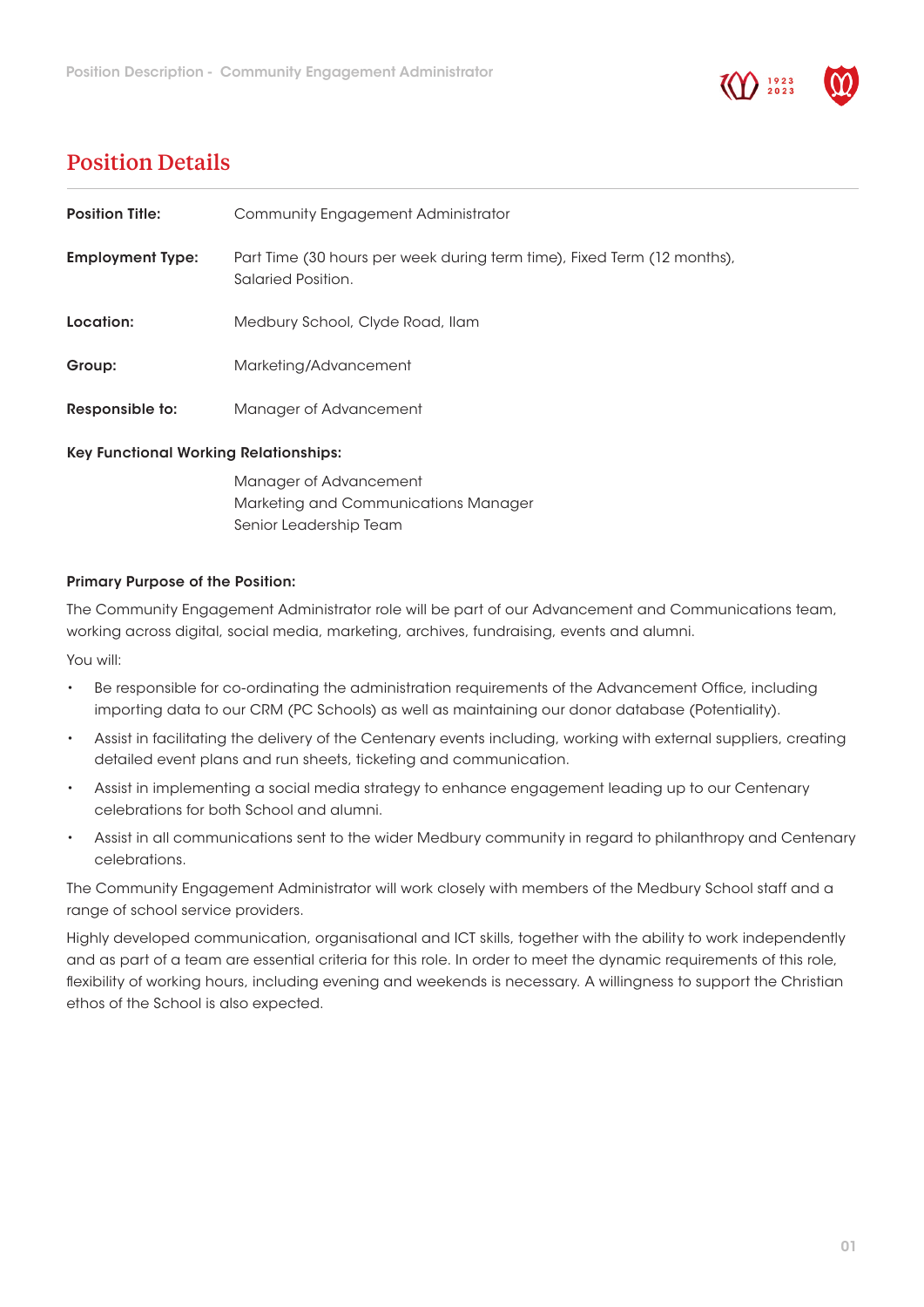

## Key Responsibilities

#### Alumni and Donor Database Management

- Import, merge and clean-up of data from Filemaker Pro (previous alumni database) into PC Schools.
- Maintan data for Old Boys, board members, donors etc.
- Fulfill administration requirements on our donor and events management system, Potentiality, including creating event listings, assisting with receipting and general administration duties set by the Manager of Advancement.
- Assist with the export of mailing lists to allow for the mailing out of communications.
- Ongoing liaison and consultation with PC Schools and Potentiality administrators in Australia.
- Regular liaison with Manager of Advancement on matters regarding data updates and report generation.

#### Assist with Medbury School Centenary functions and events

- Coordinate groups of volunteers with the planning and execution of a range of events and activities.
- Ensure that the School's event management plans account for the health, safety and comfort of event patrons and staff and minimise any disruption and harm to the community.
- Create and implement systems and checklists that support a successful event.
- Ensure the Medbury School brand guidelines are adhered to.
- Plan event staffing requirements and allocation of tasks in conjunction with the Manager of Advancement and Deputy Headmaster.
- Provide assistance to the wider team, including assisting with projects, events and marketing support as required, in conjunction with the Marketing and Communications Manager.
- Manage specific projects as assigned by the Manager of Advancement.
- Carry out other duties as appropriate and as directed by the Manager of Advancement and/or Headmaster.
- Attend and assist with the delivery of the School's Centenary exhibitions and events.

#### Marketing and Communication Co-ordination

- Be responsible for the on-going development of our online experience, including working in conjunction with the Manager of Advancement and Marketing and Communications Manager to implement and maintain our social media for Centenary and Philanthropy purposes.
- Work alongside the Manager of Advancement and Marketing Communications Manager to create and execute strategies for growth and engagement across our social media channels.
- Create a social content schedule.
- Assist with our social media accounts, ensuring content is on brand and relevant.
- Moderate social media platforms by engaging with customer posts.
- Provide ongoing analysis, insights and reporting in relation to social media.
- Prepare media releases and communications for major Centenary events and milestones.
- Respond to all enquiries in regard to Centenary celebrations.
- Coordinate all event listings and queries.
- Taking minutes for Medbury School Old Boys' Association meetings, up to four times a year.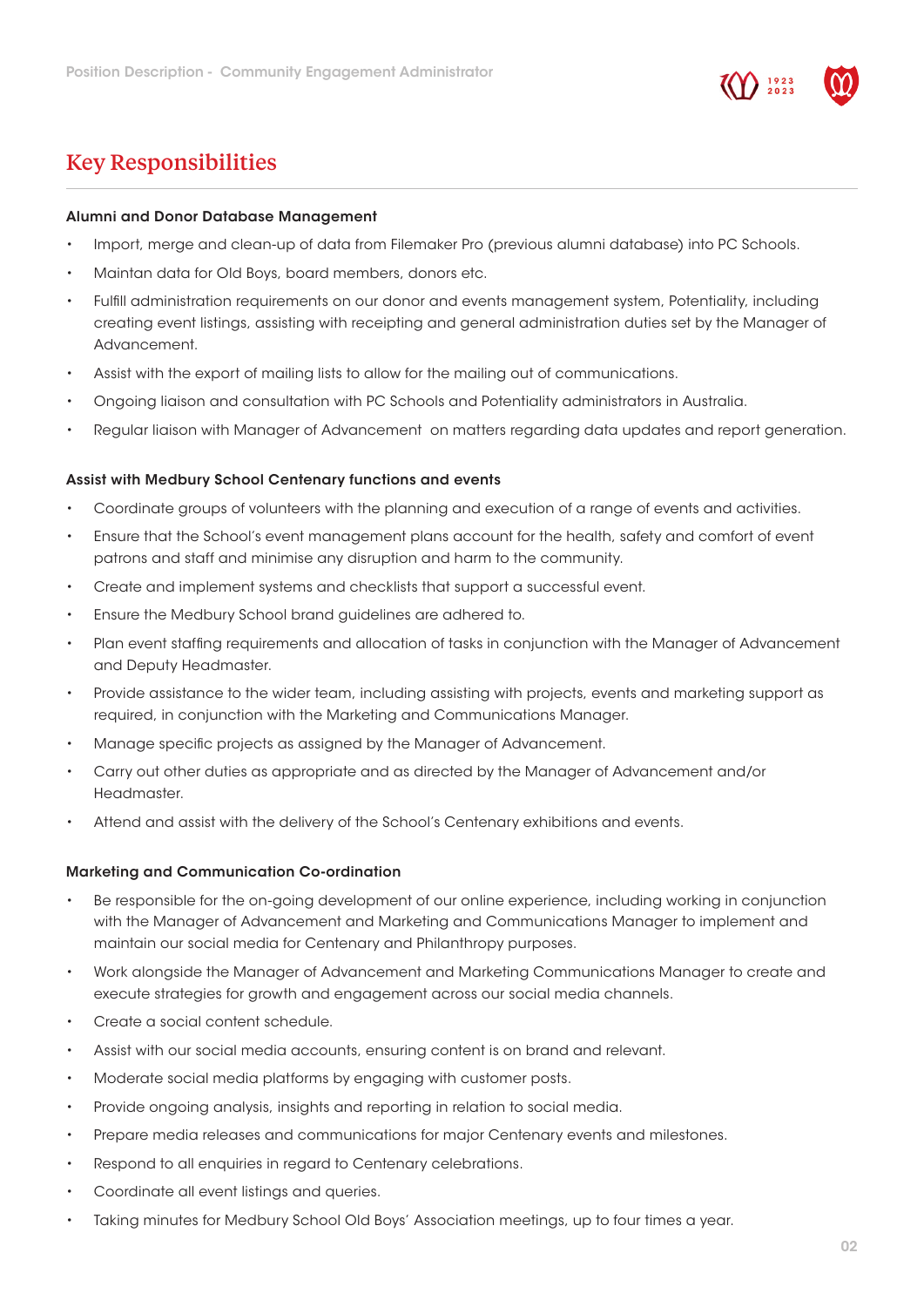

#### Archives Management

- Carry out archival duties, including sorting and digitalising archives.
- Prepare digital and curated collections for certain Centenary events.
- Sort, record and thank any new archival donations.

#### Work Health and Safety Employee Responsibilities

- To comply with relevant health and safety legislation, and School policies and procedures.
- To follow safe working procedures.
- To report hazards promptly.
- To know what to do in emergencies.
- To adopt work practices that support the School's policies.
- To participate in meetings and training when required.
- To not willfully place at risk another person's health or safety at work.
- To not willfully or recklessly interfere with or misuse anything provided in the interests of health and safety and the environment.
- To carry out other duties as appropriate and as directed by the Deputy Headmaster, Business Manager or the Headmaster.
- To understand and adhere to Medbury School policies and procedures.

#### General Duties

Perform such other duties as may from time to time be assigned by the Headmaster and other key stakeholders.

Actively demonstrate a commitment to Medbury's School's Mission, Vision and Values.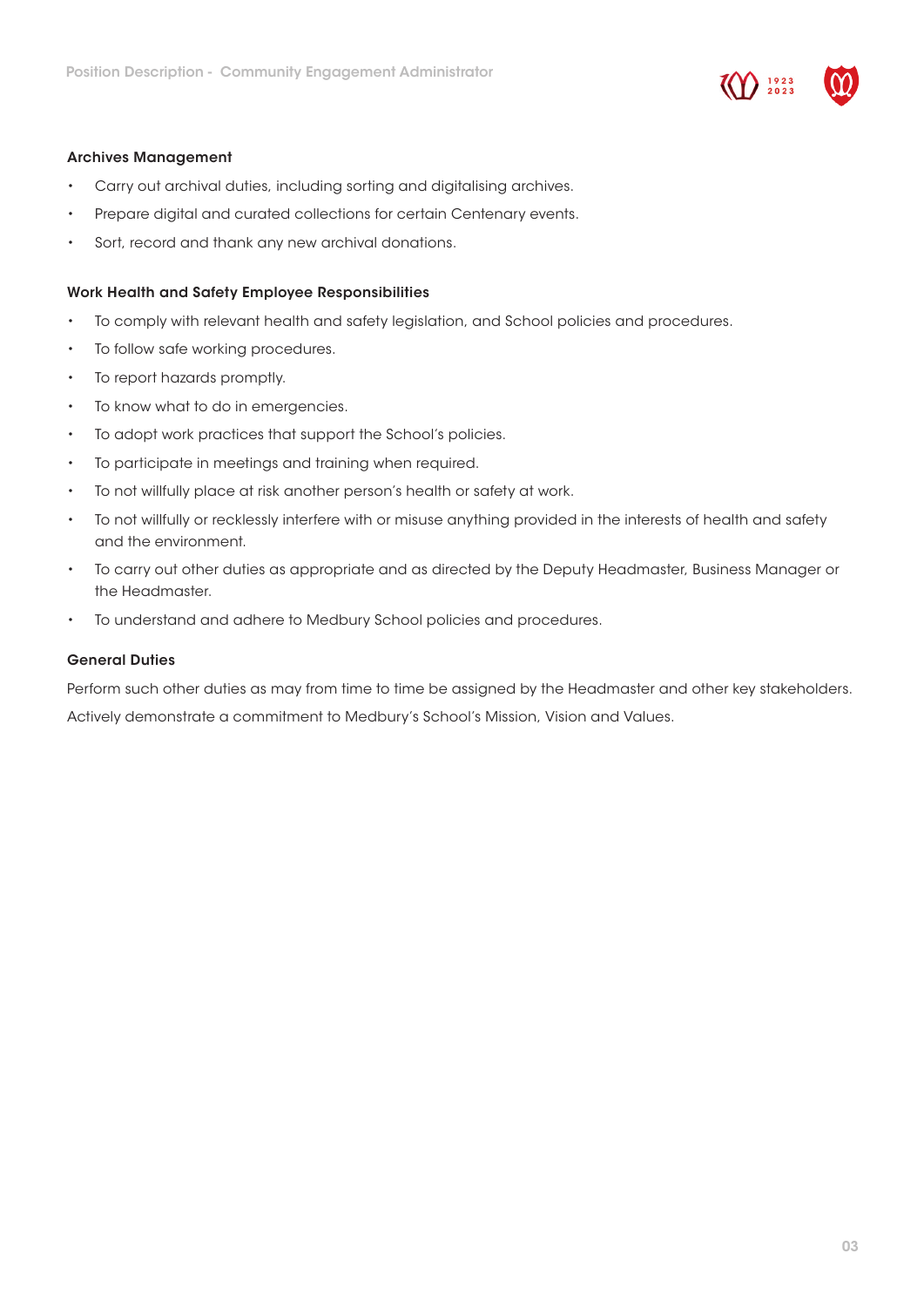

## Selection Criteria:

#### The successful candidate will possess the following skills and abilities:

- Excellent database management and understanding.
- Experience in end to end functions and events coordination, including planning, on site operations and post event logistics.
- Experience with large events (200+ attendees) and small events (30-100 attendees).
- Ability to balance conceptual thinking with an eye for detail.
- Accuracy, initiative and self-motivation.
- Ability to work both independently and as part of a team.
- Demonstrate a capacity to support and work effectively and collaboratively with colleagues.
- Show a willingness to establish productive working relationships with staff, students and parents as required.
- Ability to manage relations with external suppliers and internal stakeholders.
- Maintenance of professional and responsible attitudes, to treat others with courtesy and consideration and to communicate respectfully and effectively.
- Be receptive to new ideas, innovative practices and adaptable to change.
- Possess an approachable, even disposition in carrying out duties and a sense of perspective and balance.
- Possess the ability to self-manage and prioritise work demands and meet deadlines in a timely and efficient way.
- Excellent project management, time management and administration skills.
- Ability to work under pressure, meet deadlines and multi-task.
- Ability to ensure compliance with Health and Safety practices.
- Ability to effectively manage event budgets.
- A good telephone manner.
- Possess well-developed communication skills oral, and written.
- Highly developed written communication skills for diverse requirements, can convey information in creative, clear and concise ways.
- Demonstrated experience writing press releases.
- An understanding of design and print methods.
- Experience and working knowledge of social media.
- Experience or exposure at moderating social media communities including Instagram, Facebook, YouTube, and LinkedIn.
- Support for the Christian ethos of the School.
- Demonstrate a commitment and loyalty to the Mission, Vision and ethos of the School.
- A capacity to maintain confidentiality and trust in relation to the role.
- Disclose any conflicts of interest or potential or perceived conflicts of interest.
- The ability to legally work in New Zealand.
- Meet mandatory Police Vetting requirements.